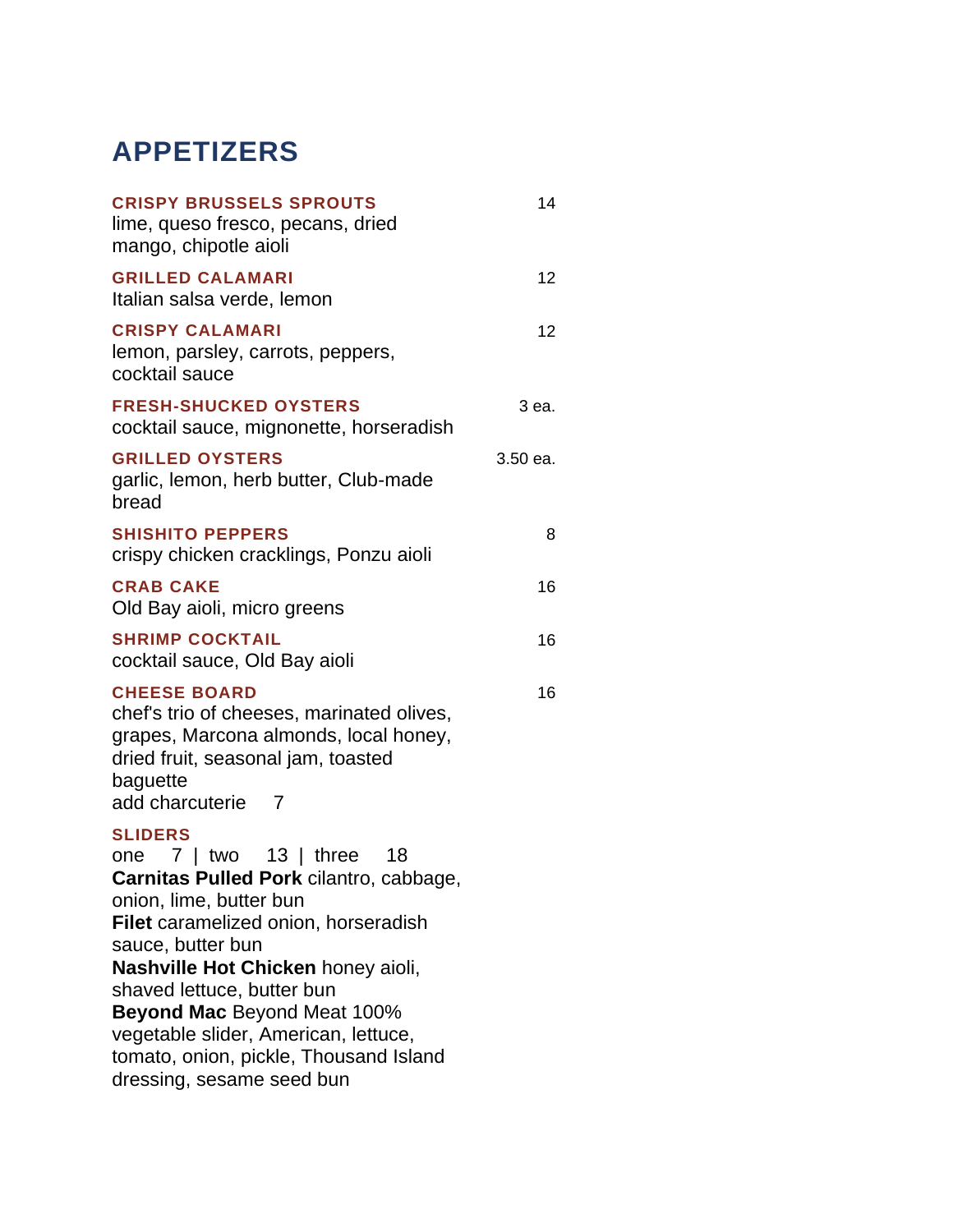#### **SPA FLATBREAD**

spinach, tomato, mushroom, caramelized onion, mozzarella, fresh basil substitute gluten-free cauliflower crust 2

### **ITALIAN FLATBREAD**

12

### Club-made Italian sausage, marinated peppers, crushed red pepper, mozzarella, Parmesan substitute gluten-free cauliflower crust 2

### **HANDHELDS**

| <b>MAX BURGER</b><br>bacon, Prairie Breeze cheddar, crispy<br>onion, fried egg, Dijonnaise, French fries                   | 16 |
|----------------------------------------------------------------------------------------------------------------------------|----|
| <b>STEAKHOUSE BURGER</b><br>bacon, Merkts cheddar, lettuce, tomato,<br>onion, pickle, barbecue aioli                       | 16 |
| <b>BEYOND BURGER</b><br>Beyond Meat 100% vegetable patty,<br>lettuce, tomato, onion, pickle, French<br>fries               | 15 |
| <b>GRASS-FED BURGER</b><br>lettuce, tomato, onion, pickle, French<br>fries                                                 | 16 |
| <b>BLACKENED SHRIMP TACOS</b><br>cilantro lime cabbage slaw, avocado<br>cream, flour tortilla, blue corn tortilla<br>chips | 14 |
| <b>CARNITAS TACOS</b><br>cilantro lime cabbage slaw, corn tortilla,<br>Club-made red salsa, blue corn tortilla<br>chips    | 10 |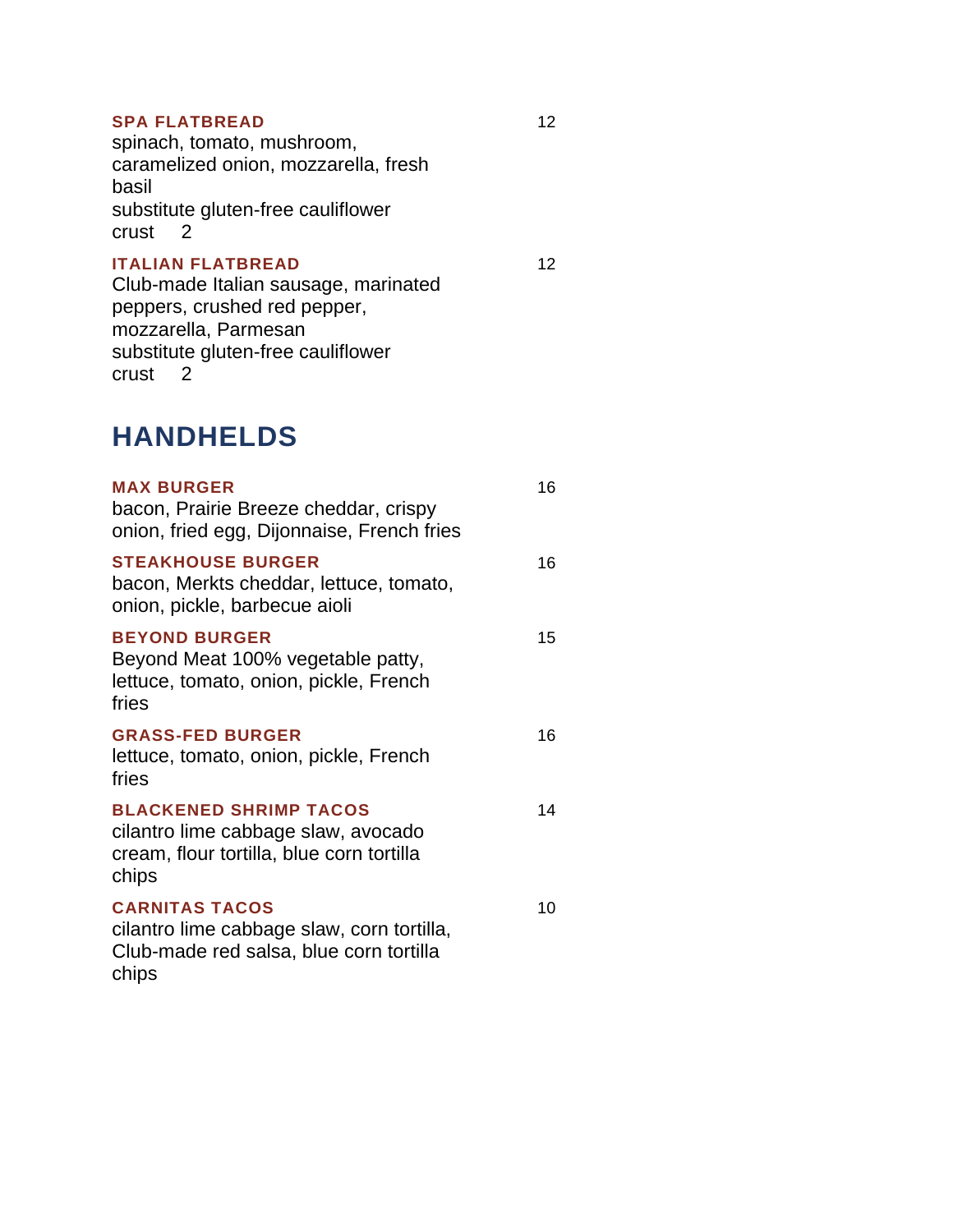# **SIDES**

| <b>POTATO AU GRATIN</b>   |  |
|---------------------------|--|
| <b>GARLIC BROCCOLI</b>    |  |
| <b>FRENCH FRIES</b>       |  |
| <b>SWEET POTATO FRIES</b> |  |

## **SOUPS & SALADS**

| <b>SOUP OF THE DAY</b>                                                                                                                     | 6               |
|--------------------------------------------------------------------------------------------------------------------------------------------|-----------------|
| <b>SPLIT PEA</b><br>garlic cruton, bacon lardon, cracked<br>pepper                                                                         | 6               |
| <b>CAESAR SALAD</b><br>romaine hearts, white anchovy,<br>Parmesan-garlic crostini, Caesar<br>dressing                                      | 8               |
| <b>KINGSBURY SALAD</b><br>mixed greens, bacon, white cheddar,<br>artichoke, tomato, soft-boiled egg,<br>avocado, mustard vinaigrette       | 14              |
| <b>HOUSE SALAD</b><br>local greens, pea shoots, radish, grape<br>tomatoes, Champagne honey<br>vinaigrette                                  | $\overline{7}$  |
| <b>STEAK SALAD</b><br>arugula, sweet potato, yellow grape<br>tomatoes, Gorgonzola, pickled red<br>onion, crispy farro, shallot vinaigrette | 14              |
| ROASTED SEASONAL SQUASH SALAD<br>arugula, hazelnuts, goat cheese, farro,<br>tahini honey dressing                                          | 12 <sup>°</sup> |
| <b>SALAD ADD-ONS</b>                                                                                                                       |                 |

add a protein to any salad